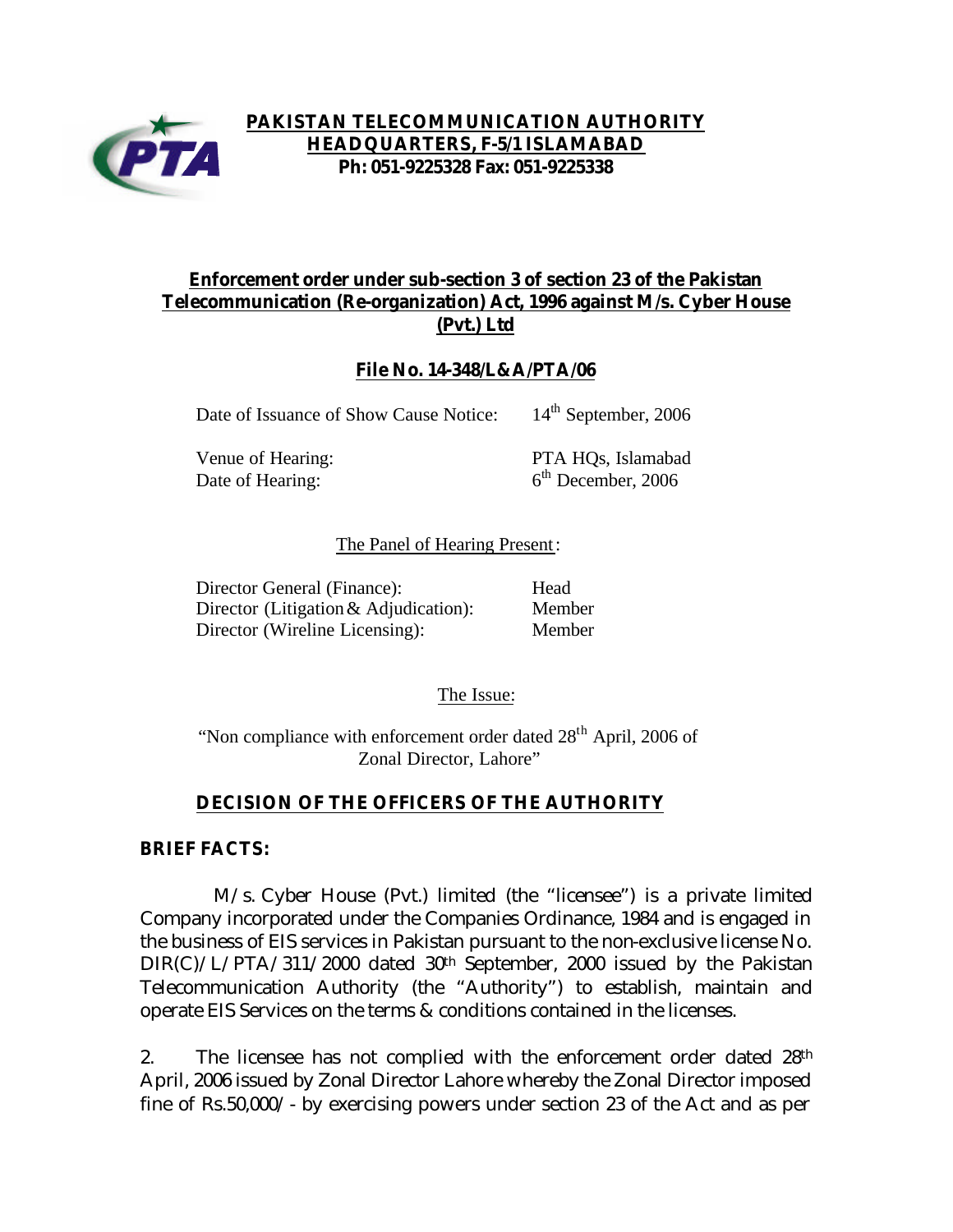enforcement order the licensee was required to deposit the fine amount within thirty days of the aforesaid order. The licensee failed to deposit the fine amount therefore Zonal Director, Lahore issued letter dated 11th July, 2006 whereby recommended that license of the company may be suspended. Before initiating process for suspension of license PTA made request to the licensee vide its letter dated 10th August, 2006 whereby requested the licensee to deposit fine amount in compliance with Zonal Director's enforcement order, but that letter was received back undelivered. Hence, a Show Cause Notice (the "Notice") dated 14th September, 2006 under section 23 of the Act was issued to it requiring it to comply with the same by remedying the contravention and also submit written reply to the Notice within thirty (30) days of the issuance of the Notice and explain as to why the license should not be suspended, terminated or any other enforcement order should not be issued against it under section 23 of the Act. But the licensee filed to submit reply to the notice. Therefore, before passing an enforcement order a Hearing Notice dated 29th November, 2006 was issued and served on the licensee whereby informed the licensee to attend the hearing dated 6th December, 2006. The hearing notices were served on the addresses of the company and all of its Directors. Three hearing notices served at the addresses of the company at Rawalpindi and one at the address of its Director in Multan were received back undelivered whereas the rest two notices have not been received back undelivered and it is presumed that these two notices have been served on the licensee.

4. Mr. Muhammad Ehtesham-ul-Haq, CEO of the company attended the today's hearing. He argued that he has no information about any enforcement order passed by the Zonal Director, Lahore. He argued that the company has stopped its sale in 2004 and closed its operations in 2005 in Lahore region and also closed the office at Sialkot. He further argued that they always provided every information whenever called by Zonal Director Rawalpindi. The company has also provided its new address to the Authority and also receiving some letters of PTA at this address. Zonal Director, Lahore has not communicated any letter including the alleged enforcement order dated 28th April, 2006 at its registered office at Rawalpindi, that is why, the company was unable to respond or comply with any directive or order of the officer of the Authority. The licensee further replied that it has always complied with all directions of the Authority and always paid all dues and there is nothing outstanding against the company

5. As the licensee has closed its operations, therefore, the licensee was asked to inform whether it likes to retain the license or withdraw it. The licensee replied that it has lost every thing in this business even its license of FLL is not operative owing to practical problems of telecom market. The licensee showed its interest to retain the EIS license. The licensee was then asked by the hearing panel whether it would pay the fine amount of Rs.50,000/- imposed by the Zonal